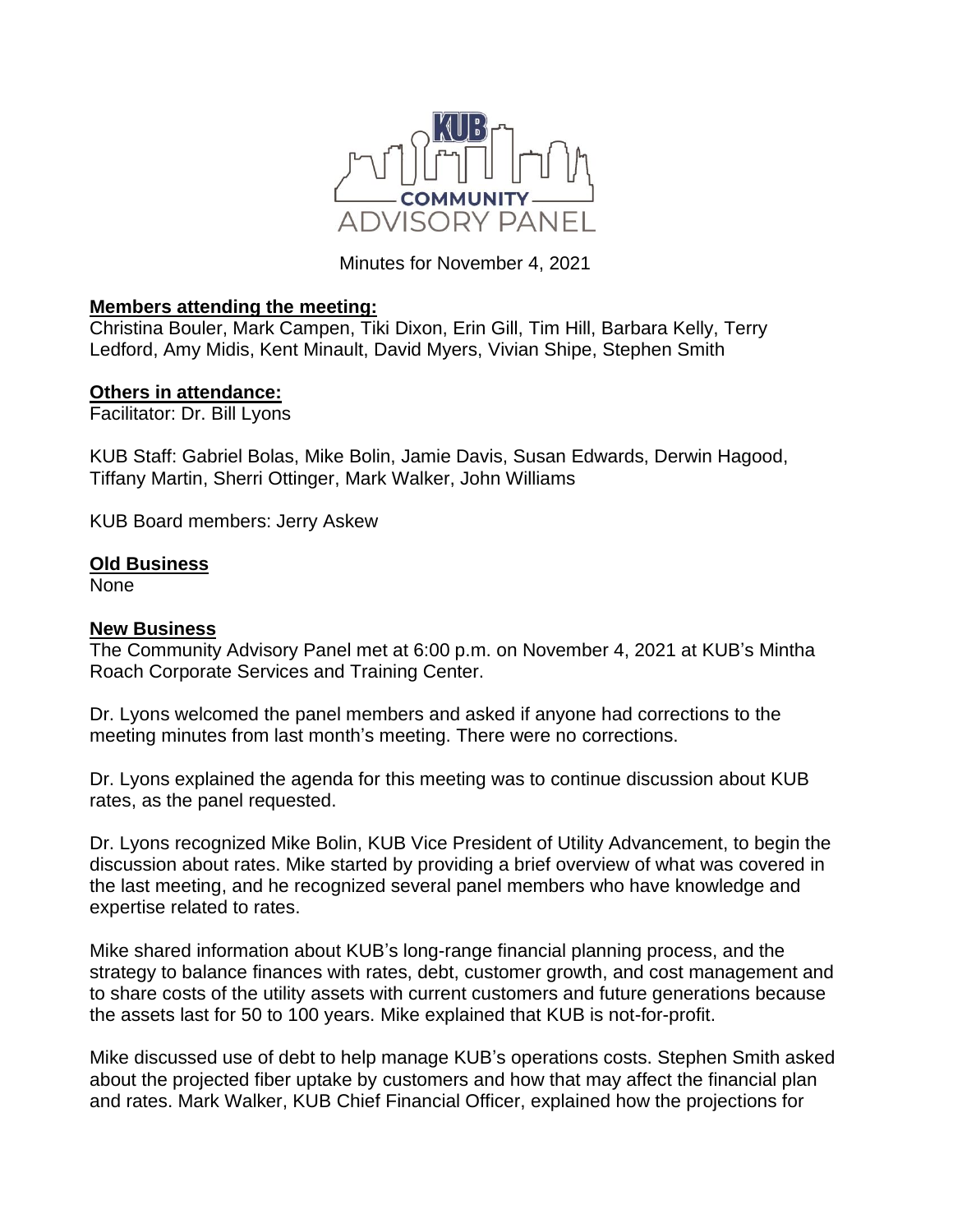fiber are included in the financial plan and will be adjusted if fiber uptake by customers is stronger than projected.

Dr. Smith questioned the amount of cash reserve KUB is permitted to have under TVA regulations. Mike noted that while it's possible TVA may step in as a regulator if KUB had too much in the general fund, the reality is that KUB's Board would act long before TVA would need to step in if the general fund was not reasonable. He and Mark explained how KUB's financial plan is adjusted if there are unforeseen increases in revenue or expenses, such as through an economic recession or a large storm event, and the same will be true if revenue from fiber is higher than expected.

Dr. Smith asked how the financial plan may change based on potential funds that may be available through the federal infrastructure bill, and he asked if KUB is monitoring it. Mark explained that KUB established a planning team that meets every two weeks to monitor the infrastructure bill to ensure KUB will be ready to apply for funding that could be used to benefit KUB ratepayers.

Erin Gill asked about KUB's overall level of debt, and there was discussion about this and how it increased significantly due to wastewater investments KUB was required to make with the EPA Consent Decree, and how KUB has worked to lower the level of debt over the past several years. Mike explained how KUB manages the level of debt and the significance of debt ratings and why KUB must keep the debt level to a reasonable amount in order to qualify for good interest rates. Mike explained bond covenants that KUB is required to follow in obligation to the bond holders so they can be assured KUB is using sound financial practices in order to repay them. He also mentioned the Board's oversight in setting policies to determine the appropriate amount of debt. Vivian Shipe questioned why KUB has not changed the bond covenants as they relate to giving away service at no charge to assist customers in need. Mike and Mark explained more about the covenants and clarified it is the bonds for wastewater, initially set up by the City, that state KUB will not give away service without recovering the cost. Erin Gill noted the City also has bonds for which they must follow covenants to repay the bond holders, for example, through City taxes. Terry Ledford commented it can be viewed that the covenants are in lieu of collateral. Kent Minault noted that while adjustment of bond covenants may not be the right approach, he is interested in discussing how to help customers in need of bill assistance.

Stephen Smith commented on The Southern Alliance for Clean Energy's recent campaign to modify the City Charter as it relates to KUB and his opinion that consideration of the potential on KUB's bond ratings should not have been a point of emphasis. Jerry Askew, KUB Board Chair, clarified for the panel some of the Board's perspective on the proposed charter amendment in the interest of taking care to not negatively impact lower income customers by shifting more cost to the variable rate. There was more discussion about fixed fees, and it was acknowledged the intent is to have much more discussion about this topic at a future meeting.